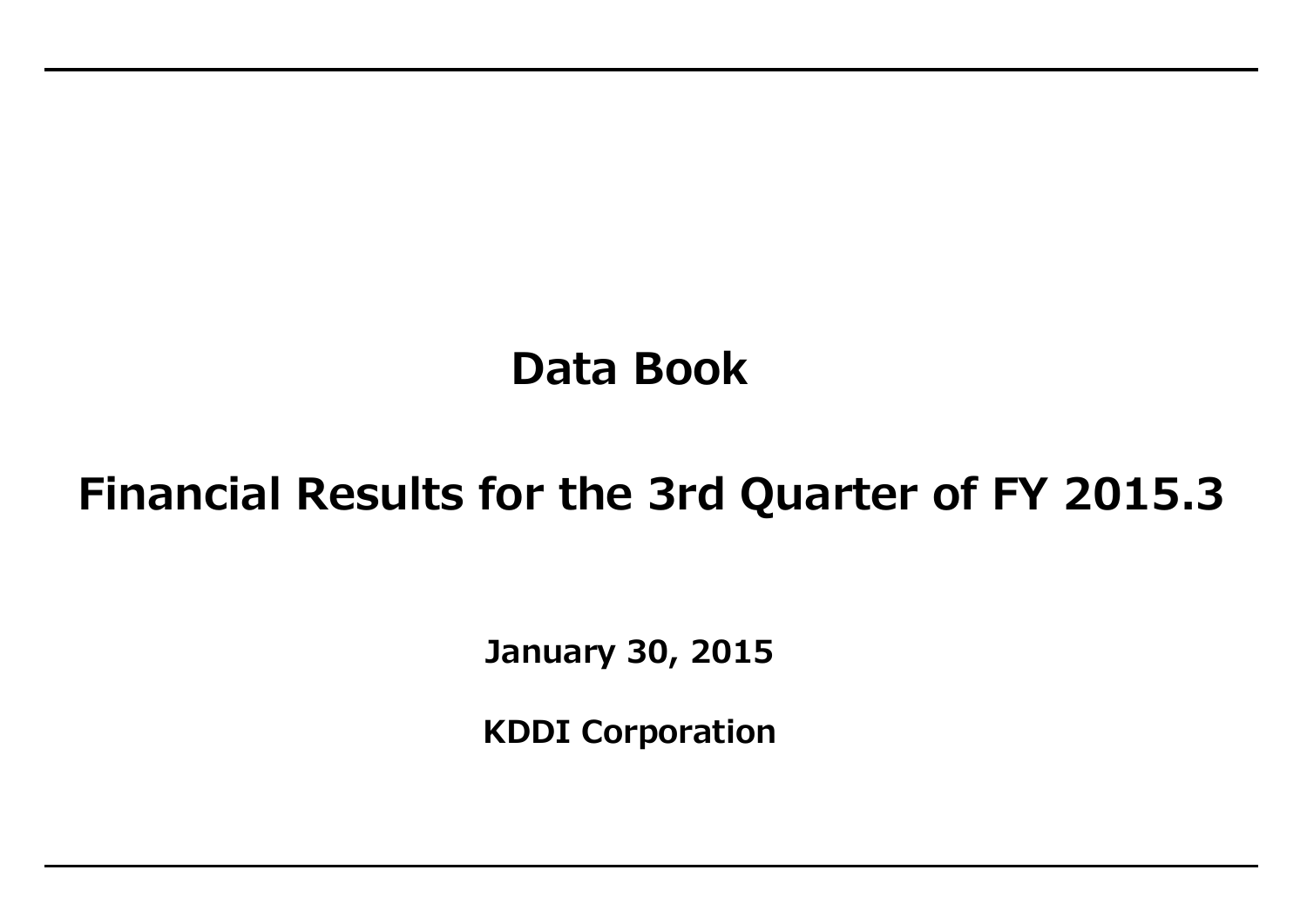|                                              |           |           |           |           |              |                          |           |           |           |                          |                          | <b>Unit: Millions of Yen</b> |
|----------------------------------------------|-----------|-----------|-----------|-----------|--------------|--------------------------|-----------|-----------|-----------|--------------------------|--------------------------|------------------------------|
| <b>Consolidated Statement</b>                |           |           | FY2014.3  |           |              |                          |           |           | FY2015.3  |                          |                          |                              |
|                                              | <b>1Q</b> | <b>2Q</b> | 3Q        | 4Q        | <b>Total</b> | 1Q-3Q                    | 1Q        | 2Q        | 3Q        | 1Q-3Q                    |                          | <b>Total</b><br>(Forecast)   |
|                                              |           |           |           |           |              |                          |           |           |           |                          | <b>Progress</b>          |                              |
| <b>Operating revenues</b>                    | 1,002,423 | 1,051,357 | 1,126,118 | 1,153,729 | 4,333,628    | 3,179,899                | 1,020,552 | 1,111,383 | 1,219,989 | 3,351,924                | 72.9%                    | 4,600,000                    |
| <b>Telecommunications business</b>           | 631,541   | 649,448   | 660,222   | 667,946   | 2,609,157    | 1,941,211                | 662,859   | 680,336   | 679,460   | 2,022,655                |                          |                              |
| <b>Other business</b>                        | 370,883   | 401,910   | 465,896   | 485,783   | 1,724,471    | 1,238,688                | 357,693   | 431,047   | 540,529   | 1,329,269                | $\overline{\phantom{0}}$ |                              |
| <b>Operating income</b>                      | 178,652   | 168,961   | 185,636   | 129,996   | 663,245      | 533,249                  | 194,791   | 189,963   | 200,268   | 585,022                  | 80.1%                    | 730,000                      |
| Ordinary income                              | 181,920   | 170,162   | 186,511   | 124,296   | 662,887      | 538,592                  | 194,705   | 192,564   | 205,834   | 593,103                  | 80.7%                    | 735,000                      |
| <b>Extraordinary income (loss)</b>           | (31,609)  | (263)     | (238)     | (10, 148) | (42, 258)    | (32, 110)                |           | 3,811     | (3,003)   | 808                      |                          |                              |
| Net income                                   | 68,175    | 94,833    | 105,646   | 53,385    | 322,038      | 268,654                  | 113,514   | 117,870   | 119,586   | 350,971                  | 82.8%                    | 424,000                      |
| Comprehensive income                         | 80,294    | 115,003   | 122,585   | 70,477    | 388,359      | 317,881                  | 117,008   | 126,145   | 141,589   | 384,743                  |                          |                              |
| <b>Total assets</b><br>$*1$                  | 4,580,649 | 4,634,681 | 4,843,082 |           | 4,945,757    |                          | 4,885,478 | 5,044,090 | 5,219,284 |                          |                          |                              |
| Shareholders' equity<br>$*1$                 | 2,580,833 | 2,883,314 | 2,865,941 |           | 2,916,990    | $\overline{\phantom{a}}$ | 2,961,217 | 3,087,776 | 3,166,109 | $\overline{\phantom{a}}$ |                          |                              |
| Shareholders' equity ratio<br>$*1$           | 50.2%     | 55.4%     | 54.8%     |           | 55.1%        | $\overline{\phantom{a}}$ | 56.6%     | 57.2%     | 56.5%     | ٠                        |                          |                              |
| Shareholders' equity per share (Yen)<br>$*1$ | 2,986     | 3,106     | 3,181     |           | 3,262        | $\blacksquare$           | 3,314     | 3,456     | 3,531     |                          | $\blacksquare$           |                              |
| Free cash flows                              | 55,000    | 118,038   | 58,907    | (5,995)   | 225,950      | 231,945                  | (7, 313)  | 152,563   | (44, 885) | 100,365                  | ٠                        | 245,000                      |
| Depreciation                                 | 115,143   | 113,522   | 118,763   | 122,670   | 470,098      | 347,428                  | 117,032   | 122,576   | 126,532   | 366,140                  | 74.3%                    | 493,000                      |
| Amortization of goodwill                     | 6,970     | 7,017     | 7,603     | 6,664     | 28,255       | 21,591                   | 6,631     | 6,654     | 6,935     | 20,220                   | 72.2%                    | 28,000                       |
| Capex (cash flow basis)                      | 108,030   | 131,717   | 133,066   | 198,986   | 571,799      | 372,813                  | 143,338   | 145,314   | 174,510   | 463,162                  | 79.9%                    | 580,000                      |
| <b>EBITDA</b>                                | 304,987   | 295,955   | 317,175   | 267,953   | 1,186,069    | 918,116                  | 326,398   | 323,846   | 335,611   | 985,855                  | 77.1%                    | 1,278,000                    |
| <b>EBITDA</b> margin                         | 30.4%     | 28.1%     | 28.2%     | 23.2%     | 27.4%        | 28.9%                    | 32.0%     | 29.1%     | 27.5%     | 29.4%                    |                          | 27.8%                        |
| $*1 * 2$<br><b>Interest bearing debt</b>     | 1,185,683 | 890,721   | 1,041,507 | $\sim$    | 1,084,967    | $\overline{\phantom{0}}$ | 1,115,975 | 1,010,597 | 1,121,568 | $\blacksquare$           | $\overline{\phantom{0}}$ | $\blacksquare$               |
| Net debt<br>$*1 * 2$                         | 1,017,636 | 743,019   | 833,891   | $\sim$    | 872,436      | $\blacksquare$           | 953,795   | 811,948   | 923,857   | $\blacksquare$           | ٠                        | $\sim$                       |
| Debt / EBITDA Ratio                          |           | ۰         |           |           | 0.91         | $\overline{\phantom{a}}$ |           |           |           |                          |                          | $\overline{\phantom{a}}$     |
| $*1$<br>Debt / Equity Ratio                  | 0.52      | 0.35      | 0.39      |           | 0.40         |                          | 0.40      | 0.35      | 0.38      |                          |                          |                              |

**\* 1 These figures are as of the end of each fiscal year**

**\* 2 Including Euro yen zero coupon convertible bonds**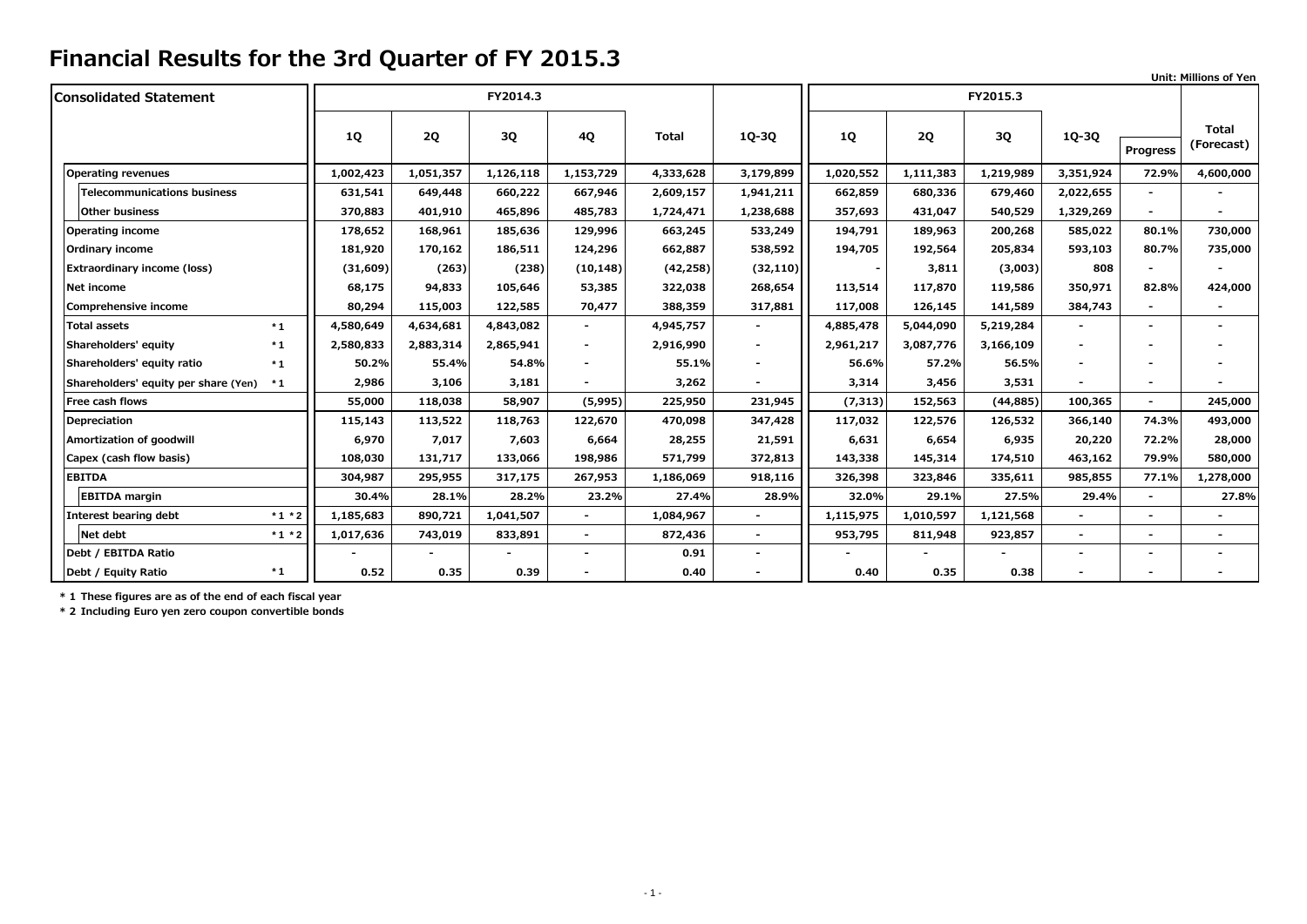|                                  |           |           |          |         |              |           |         |           |          |           |                 | <b>Unit: Millions of Yen</b> |
|----------------------------------|-----------|-----------|----------|---------|--------------|-----------|---------|-----------|----------|-----------|-----------------|------------------------------|
| <b>Personal Services segment</b> |           |           | FY2014.3 |         |              |           |         |           | FY2015.3 |           |                 |                              |
|                                  | <b>1Q</b> | <b>2Q</b> | 3Q       | 4Q      | <b>Total</b> | 1Q-3Q     | 1Q      | <b>2Q</b> | 3Q       | 1Q-3Q     | <b>Progress</b> | Total<br>(Forecast)          |
| <b>Operating revenues</b>        | 784,570   | 818,869   | 886,199  | 878,213 | 3,367,851    | 2,489,638 | 780,617 | 861,861   | 955,794  | 2,598,272 | 73.0%           | 3,560,000                    |
| Sales outside the group          | 766,177   | 799,346   | 865,717  | 857,418 | 3,288,658    | 2,431,240 | 760,227 | 841,558   | 933,755  | 2,535,540 | 73.3%           | 3,460,000                    |
| Sales within the group           | 18,392    | 19,524    | 20,482   | 20,795  | 79,193       | 58,398    | 20,390  | 20,303    | 22,039   | 62,732    | 62.7%           | 100,000                      |
| <b>Operating income</b>          | 135,216   | 125,484   | 144,690  | 101,794 | 507,184      | 405,389   | 155,864 | 149,107   | 157,107  | 462,078   | 82.5%           | 560,000                      |
| Depreciation                     | 99,628    | 97,067    | 101,913  | 105,003 | 403,610      | 298,607   | 100,371 | 105,041   | 108,302  | 313,714   | 74.3%           | 422,000                      |
| <b>Amortization of goodwill</b>  | 5,724     | 5,482     | 6,157    | 5,102   | 22,465       | 17,363    | 5,036   | 5,036     | 5,036    | 15,107    | 75.5%           | 20,000                       |
| <b>EBITDA</b>                    | 244,763   | 234,230   | 257,232  | 219,482 | 955,707      | 736,225   | 269,033 | 263,513   | 272,098  | 804,644   | 78.4%           | 1,026,000                    |
| <b>EBITDA</b> margin             | 31.2%     | 28.6%     | 29.0%    | 25.0%   | 28.4%        | 29.6%     | 34.5%   | 30.6%     | 28.5%    | 31.0%     |                 | 28.8%                        |

**Unit: Millions of Yen**

| Value Services segment    |        |        | FY2014.3 |        |         |         |        |           | FY2015.3 |         |                 |                     |
|---------------------------|--------|--------|----------|--------|---------|---------|--------|-----------|----------|---------|-----------------|---------------------|
|                           | 1Q     | 2Q     | 3Q       | 4Q     | Total   | 1Q-3Q   | 1Q     | <b>2Q</b> | 3Q       | 1Q-3Q   | <b>Progress</b> | Total<br>(Forecast) |
| <b>Operating revenues</b> | 49,080 | 50,733 | 54,594   | 58,116 | 212,522 | 154,406 | 54,497 | 59,839    | 62,949   | 177,285 | 73.9%           | 240,000             |
| Sales outside the group   | 37,508 | 38,895 | 42,548   | 45,677 | 164,629 | 118,952 | 42,474 | 43,812    | 45,950   | 132,236 | 67.8%           | 195,000             |
| Sales within the group    | 11,571 | 11,837 | 12,046   | 12,439 | 47,894  | 35,454  | 12,023 | 16,027    | 17,000   | 45,049  | 100.1%          | 45,000              |
| <b>Operating income</b>   | 13,609 | 13,624 | 13,678   | 10,696 | 51,607  | 40,911  | 15,187 | 15,068    | 14,010   | 44,265  | 77.7%           | 57,000              |
| Depreciation              | 2,212  | 2,715  | 2,460    | 2,509  | 9,897   | 7,387   | 2,562  | 2,680     | 2,906    | 8,149   | 67.3%           | 12,100              |
| Amortization of goodwill  | 444    | 580    | 496      | 501    | 2,021   | 1,520   | 530    | 529       | 784      | 1,844   | 92.2%           | 2,000               |
| <b>EBITDA</b>             | 16,287 | 16,972 | 16,889   | 14,344 | 64,493  | 50,149  | 18,333 | 18,392    | 17,703   | 54,428  | 75.6%           | 72,000              |
| <b>EBITDA</b> margin      | 33.2%  | 33.5%  | 30.9%    | 24.7%  | 30.3%   | 32.5%   | 33.6%  | 30.7%     | 28.1%    | 30.7%   | ۰               | 30.0%               |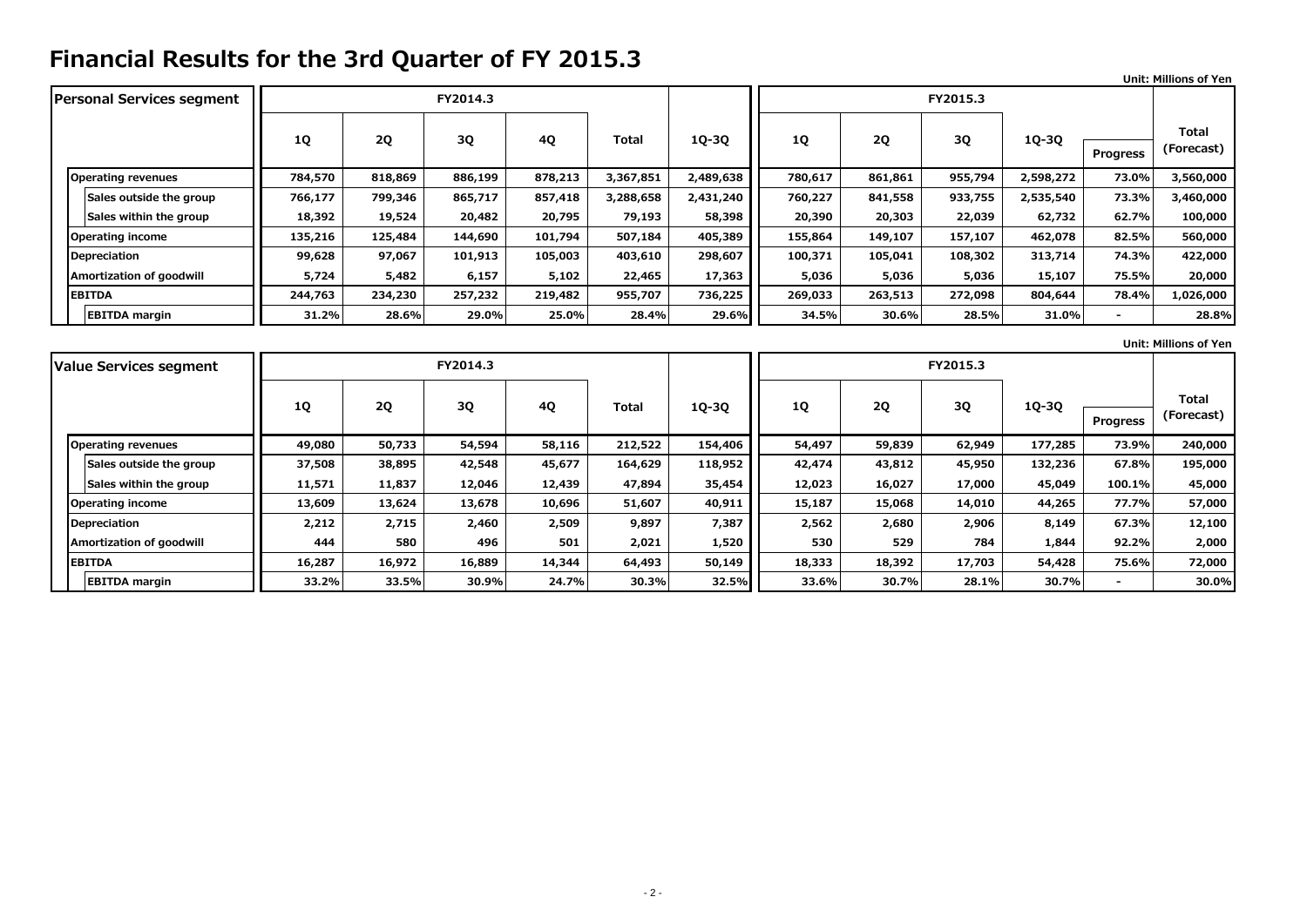|                                  |           |           |          |         |         |         |         |         |          |         |                          | <b>Unit: Millions of Yen</b> |
|----------------------------------|-----------|-----------|----------|---------|---------|---------|---------|---------|----------|---------|--------------------------|------------------------------|
| <b>Business Services segment</b> |           |           | FY2014.3 |         |         |         |         |         | FY2015.3 |         |                          |                              |
|                                  | <b>1Q</b> | <b>2Q</b> | 3Q       | 4Q      | Total   | 1Q-3Q   | 1Q      | 2Q      | 3Q       | 1Q-3Q   | <b>Progress</b>          | Total<br>(Forecast)          |
| <b>Operating revenues</b>        | 157,742   | 164,352   | 168,805  | 184,012 | 674,912 | 490,900 | 161,883 | 165,339 | 165,589  | 492,811 | 71.4%                    | 690,000                      |
| Sales outside the group          | 138,917   | 145,773   | 149,400  | 164,295 | 598,385 | 434,091 | 142,286 | 145,554 | 144,634  | 432,474 | 70.9%                    | 610,000                      |
| Sales within the group           | 18,826    | 18,579    | 19,405   | 19,718  | 76,527  | 56,809  | 19,596  | 19,786  | 20,954   | 60,337  | 75.4%                    | 80,000                       |
| <b>Operating income</b>          | 25,494    | 25,112    | 21,803   | 14,056  | 86,464  | 72,408  | 19,658  | 20,631  | 20,655   | 60,944  | 67.7%                    | 90,000                       |
| Depreciation                     | 10,356    | 10,189    | 10,996   | 11,449  | 42,990  | 31,541  | 10,465  | 11,168  | 11,648   | 33,281  | 73.0%                    | 45,600                       |
| Amortization of goodwill         |           |           |          |         |         |         |         |         |          |         | $\overline{\phantom{0}}$ |                              |
| <b>IEBITDA</b>                   | 36,002    | 35,588    | 33,125   | 25,992  | 130,706 | 104,714 | 30,253  | 32,032  | 32,545   | 94,830  | 69.2%                    | 137,000                      |
| <b>EBITDA</b> margin             | 22.8%     | 21.7%     | 19.6%    | 14.1%   | 19.4%   | 21.3%   | 18.7%   | 19.4%   | 19.7%    | 19.2%   | $\blacksquare$           | 19.9%                        |

| Global Services segment   |        |        | FY2014.3 |        |         |         |        |           | FY2015.3 |         |                          |                            |
|---------------------------|--------|--------|----------|--------|---------|---------|--------|-----------|----------|---------|--------------------------|----------------------------|
|                           | 1Q     | 2Q     | 3Q       | 4Q     | Total   | 1Q-3Q   | 1Q     | <b>2Q</b> | 3Q       | 1Q-3Q   | <b>Progress</b>          | <b>Total</b><br>(Forecast) |
| <b>Operating revenues</b> | 58,679 | 64,578 | 65,903   | 74,465 | 263,625 | 189,160 | 66,660 | 71,257    | 77,081   | 214,998 | 69.4%                    | 310,000                    |
| Sales outside the group   | 50,448 | 55,383 | 57,407   | 65,730 | 228,968 | 163,238 | 58,734 | 63,330    | 68,497   | 190,561 | 68.1%                    | 280,000                    |
| Sales within the group    | 8,231  | 9,195  | 8,496    | 8,735  | 34,657  | 25,921  | 7,925  | 7,927     | 8,584    | 24,436  | 81.5%                    | 30,000                     |
| <b>Operating income</b>   | 2,228  | 2,486  | 3,604    | 3,089  | 11,408  | 8,319   | 2,678  | 2,550     | 4,326    | 9,554   | 68.2%                    | 14,000                     |
| Depreciation              | 2,845  | 3,022  | 3,027    | 3,276  | 12,170  | 8,894   | 3,278  | 3,250     | 3,257    | 9,786   | 70.4%                    | 13,900                     |
| Amortization of goodwill  | 802    | 908    | 909      | 1,016  | 3,635   | 2,619   | 1,020  | 1,044     | 1,068    | 3,132   | 78.3%                    | 4,000                      |
| <b>EBITDA</b>             | 5,878  | 6,428  | 7,560    | 7,420  | 27,286  | 19,866  | 6,979  | 6,869     | 8,708    | 22,556  | 70.5%                    | 32,000                     |
| <b>EBITDA</b> margin      | 10.0%  | 10.0%  | 11.5%    | 10.0%  | 10.4%   | 10.5%   | 10.5%  | 9.6%      | 11.3%    | 10.5%   | $\overline{\phantom{0}}$ | 10.3%                      |

**Unit: Millions of Yen**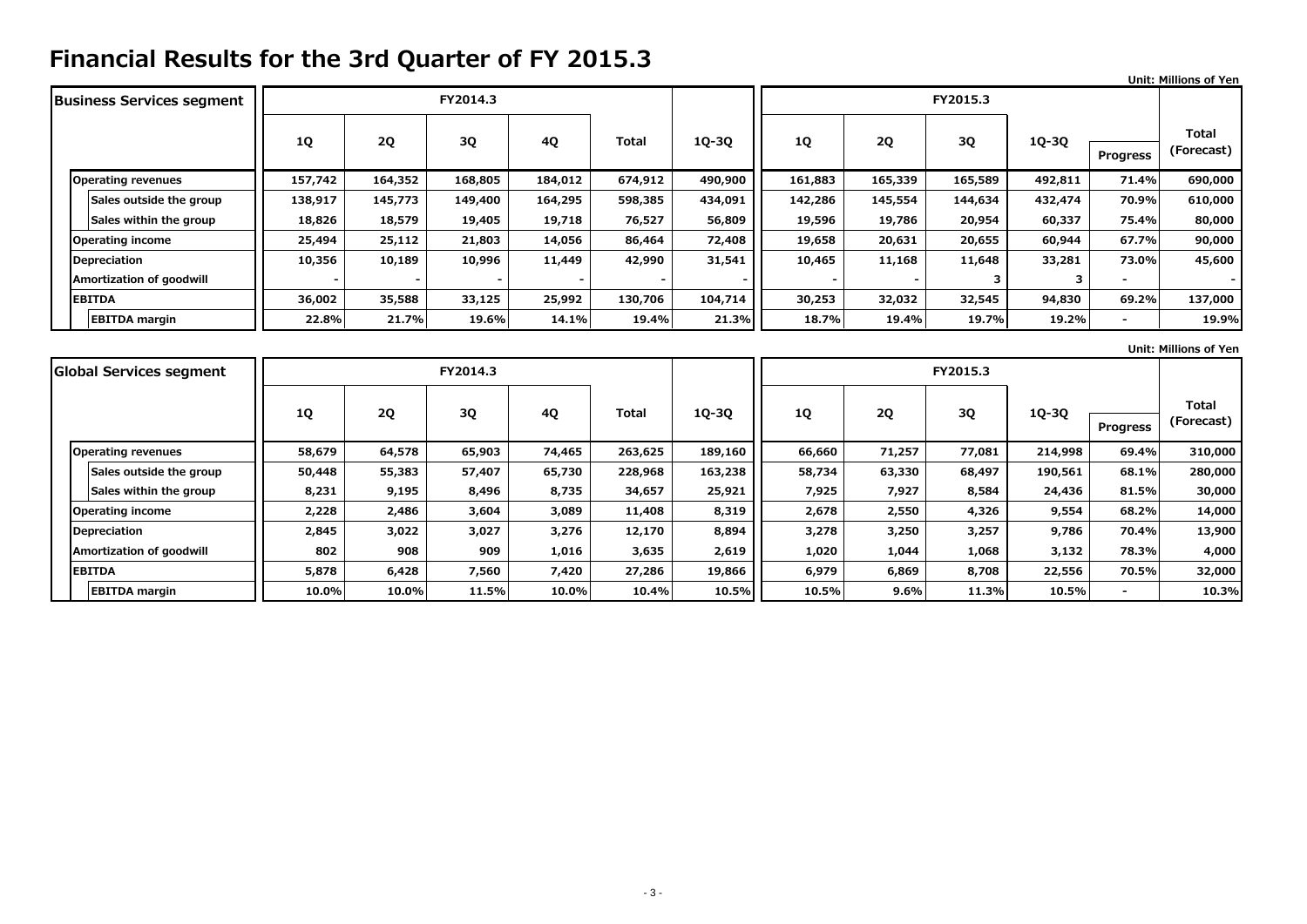|                           |        |           |          |        |              |         |        |         |          |         |                          | <b>Unit: Millions of Yen</b> |
|---------------------------|--------|-----------|----------|--------|--------------|---------|--------|---------|----------|---------|--------------------------|------------------------------|
| <b>Others</b>             |        |           | FY2014.3 |        |              |         |        |         | FY2015.3 |         |                          |                              |
|                           | 1Q     | <b>2Q</b> | 3Q       | 4Q     | <b>Total</b> | 1Q-3Q   | 1Q     | 2Q      | 3Q       | 1Q-3Q   | <b>Progress</b>          | Total<br>(Forecast)          |
| <b>Operating revenues</b> | 30,545 | 35,021    | 36,465   | 47,987 | 150,019      | 102,031 | 40,049 | 42,117  | 51,040   | 133,206 | 77.4%                    | 172,000                      |
| Sales outside the group   | 9,373  | 11,960    | 11,046   | 20,610 | 52,988       | 32,378  | 16,830 | 17,130  | 27,153   | 61,112  | 69.4%                    | 88,000                       |
| Sales within the group    | 21,172 | 23,061    | 25,420   | 27,377 | 97,030       | 69,653  | 23,220 | 24,987  | 23,888   | 72,094  | 85.8%                    | 84,000                       |
| Operating income          | 2,333  | 2,033     | 2,155    | 572    | 7,093        | 6,520   | 1,530  | 2,916   | 4,288    | 8,734   | 124.8%                   | 7,000                        |
| Depreciation              | 301    | 345       | 392      | 417    | 1,455        | 1,039   | 402    | 413     | 395      | 1,210   | 72.0%                    | 1,680                        |
| Amortization of goodwill  |        | 47        | 42       | 45     | 134          | 90      | 45     | 45      | 45       | 134     | 74.7%                    | 180                          |
| <b>EBITDA</b>             | 2,681  | 2,447     | 2,601    | 987    | 8,715        | 7,728   | 1,977  | 3,378   | 4,742    | 10,097  | 112.2%                   | 9,000                        |
| <b>EBITDA</b> margin      | 8.8%   | 7.0%      | 7.1%     | 2.1%   | 5.8%         | 7.6%    | 4.9%   | $8.0\%$ | 9.3%     | 7.6%    | $\overline{\phantom{0}}$ | 5.2%                         |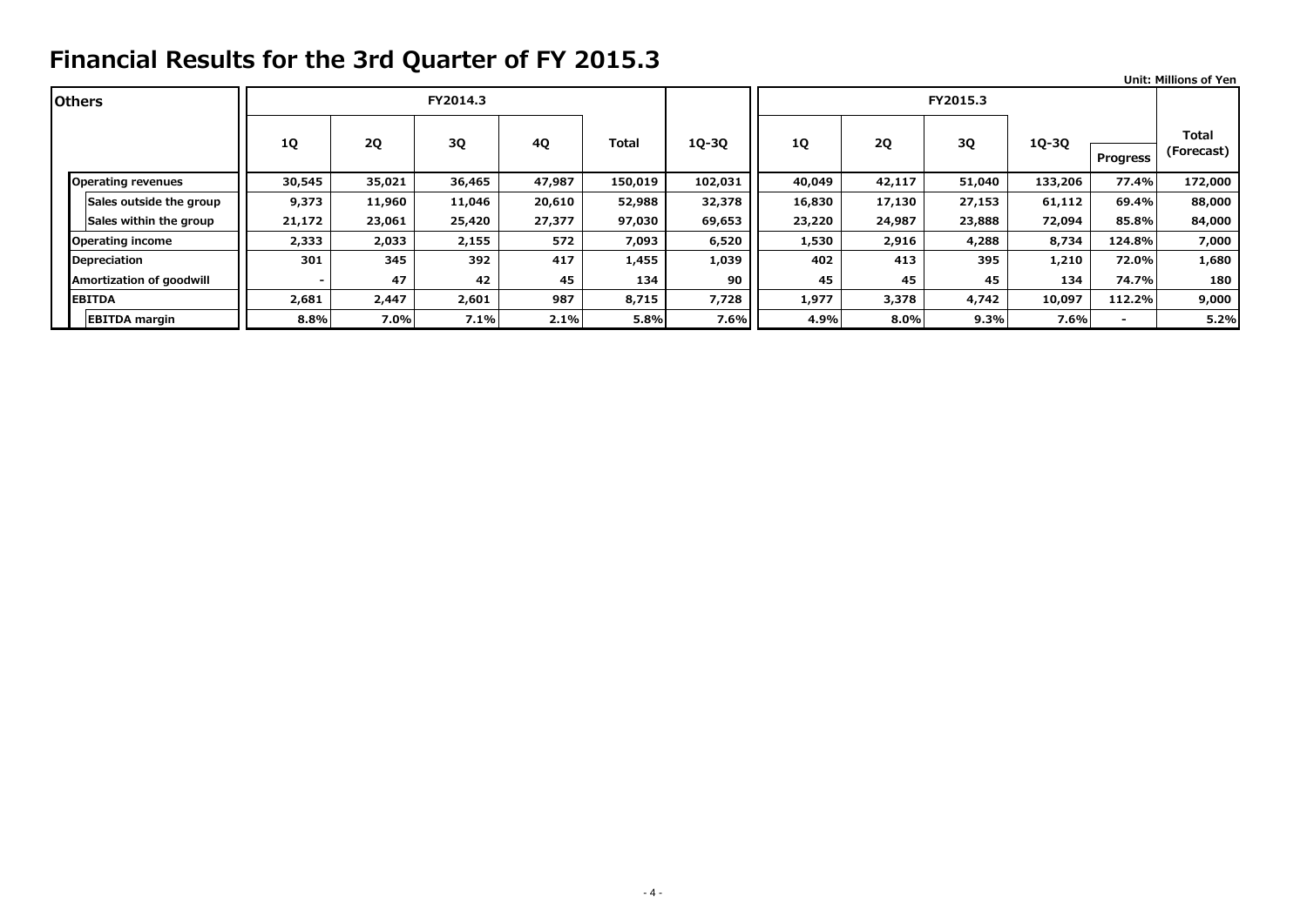|                                                                |                  |                  |                  |                  |                   |                  |                  |                  |                  |                  |                 | UIIII. MIIIIUIIS UI TEI      |
|----------------------------------------------------------------|------------------|------------------|------------------|------------------|-------------------|------------------|------------------|------------------|------------------|------------------|-----------------|------------------------------|
| Personal Services segment                                      |                  |                  | FY2014.3         |                  |                   |                  |                  |                  | FY2015.3         |                  |                 |                              |
| Details of operating revenues<br>Sales outside the group       | 1Q               | <b>2Q</b>        | 3Q               | 4Q               | <b>Total</b>      | 1Q-3Q            | <b>1Q</b>        | <b>2Q</b>        | 3Q               | 1Q-3Q            | <b>Progress</b> | <b>Total</b><br>(Forecast)   |
| <b>Operating revenues</b>                                      | 766,177          | 799,346          | 865,717          | 857,418          | 3,288,658         | 2,431,240        | 760,227          | 841,558          | 933,755          | 2,535,540        | 73.3%           | 3,460,000                    |
| <b>Communications fee revenues</b>                             | 579,129          | 591,995          | 601,112          | 603,465          | 2,375,701         | 1,772,236        | 602,439          | 615,439          | 617,886          | 1,835,764        | 74.1%           | 2,476,000                    |
| Mobile                                                         | 404,941          | 418,711          | 425,978          | 429,479          | 1,679,109         | 1,249,630        | 429,088          | 440,623          | 441,893          | 1,311,603        | 74.2%           | 1,768,000                    |
| <b>Fixed-line</b>                                              | 174,188          | 173,284          | 175,133          | 173,986          | 696,592           | 522,606          | 173,351          | 174,816          | 175,994          | 524,161          | 74.0%           | 708,000                      |
| $*1$<br><b>FTTH</b>                                            | 46,041           | 46,245           | 46,816           | 47,438           | 186,540           | 139,102          | 47,043           | 48,574           | 49,588           | 145,204          |                 |                              |
| CATV · Cable-plus phone<br>$*2$                                | 111,723          | 112,476          | 113,118          | 113,425          | 450,741           | 337,316          | 113,245          | 113,780          | 114,498          | 341,523          |                 | $\overline{\phantom{a}}$     |
| <b>Others</b>                                                  | 16,425           | 14,564           | 15,199           | 13,124           | 59,311            | 46,187           | 13,063           | 12,462           | 11,908           | 37,433           |                 |                              |
| Handset revenues, repair revenues, others                      | 187,049          | 207,350          | 264,605          | 253,953          | 912,957           | 659,004          | 157,788          | 226,119          | 315,869          | 699,776          | 71.1%           | 984,000                      |
|                                                                |                  |                  |                  |                  |                   |                  |                  |                  |                  |                  |                 | Unit: Millions of Yen        |
| <b>Value Services segment</b>                                  |                  |                  | FY2014.3         |                  |                   |                  |                  |                  | FY2015.3         |                  |                 |                              |
| Details of operating revenues<br>Sales outside the group       | 1Q               | <b>2Q</b>        | 3Q               | 4Q               | <b>Total</b>      | 1Q-3Q            | 1Q               | <b>2Q</b>        | 3Q               | 1Q-3Q            | <b>Progress</b> | <b>Total</b><br>(Forecast)   |
|                                                                |                  |                  |                  |                  |                   |                  |                  |                  |                  |                  |                 |                              |
| <b>Operating revenues</b><br>Value-added revenues              | 37,508           | 38,895<br>26,944 | 42,548           | 45,677<br>33,015 | 164,629           | 118,952          | 42,474<br>29,530 | 43,812<br>30,389 | 45,950           | 132,236          | 67.8%<br>74.1%  | 195,000<br>123,000           |
| $*3$<br><b>Others</b>                                          | 24,709<br>12,800 | 11,951           | 28,582<br>13,966 | 12,662           | 113,250<br>51,379 | 80,235<br>38,717 | 12,945           | 13,424           | 31,215<br>14,735 | 91,133<br>41,103 | 57.1%           | 72,000                       |
|                                                                |                  |                  |                  |                  |                   |                  |                  |                  |                  |                  |                 |                              |
| <b>Business Services segment</b>                               |                  |                  | FY2014.3         |                  |                   |                  |                  |                  | FY2015.3         |                  |                 | <b>Unit: Millions of Yen</b> |
|                                                                |                  |                  |                  |                  |                   |                  |                  |                  |                  |                  |                 |                              |
| Details of total operating revenues<br>Sales outside the group | 1Q               | <b>2Q</b>        | 3Q               | 4Q               | <b>Total</b>      | 1Q-3Q            | 10               | <b>2Q</b>        | 3Q               | 1Q-3Q            | Progress        | <b>Total</b><br>(Forecast)   |
| <b>Operating revenues</b>                                      | 138,917          | 145,773          | 149,400          | 164,295          | 598,385           | 434,091          | 142,286          | 145,554          | 144,634          | 432,474          | 70.9%           | 610,000                      |
| Mobile                                                         | 59,431           | 62,817           | 65,411           | 69,764           | 257,422           | 187,659          | 60,936           | 62,378           | 62,005           | 185,319          | 66.9%           | 277,000                      |
| <b>Fixed-line</b>                                              | 72,587           | 74,596           | 75,376           | 83,727           | 306,287           | 222,559          | 72,979           | 74,544           | 74,287           | 221,810          | 73.7%           | 301,000                      |

**Unit: Millions of Yen**

**\* 1 KDDI + CTC + OCT + OTNet**

**\* 2 Revenues from J:COM Group's & JCN Group's operations including broadcasting, Internet, telephone, VOD, construction charges and revenues of Cable-plus phone** 

**\* 3 Sales of "in-house and cooperative services including au Smart Pass + settlement commissions + advertising" of Personal Services segment's au subscriptions**

**\* 4 Subsidiary sales in Business Services segment**

**\* 4**

**Others 6,899 8,361 8,613 10,804 34,676 23,872 8,371 8,631 8,343 25,345 79.2% 32,000**